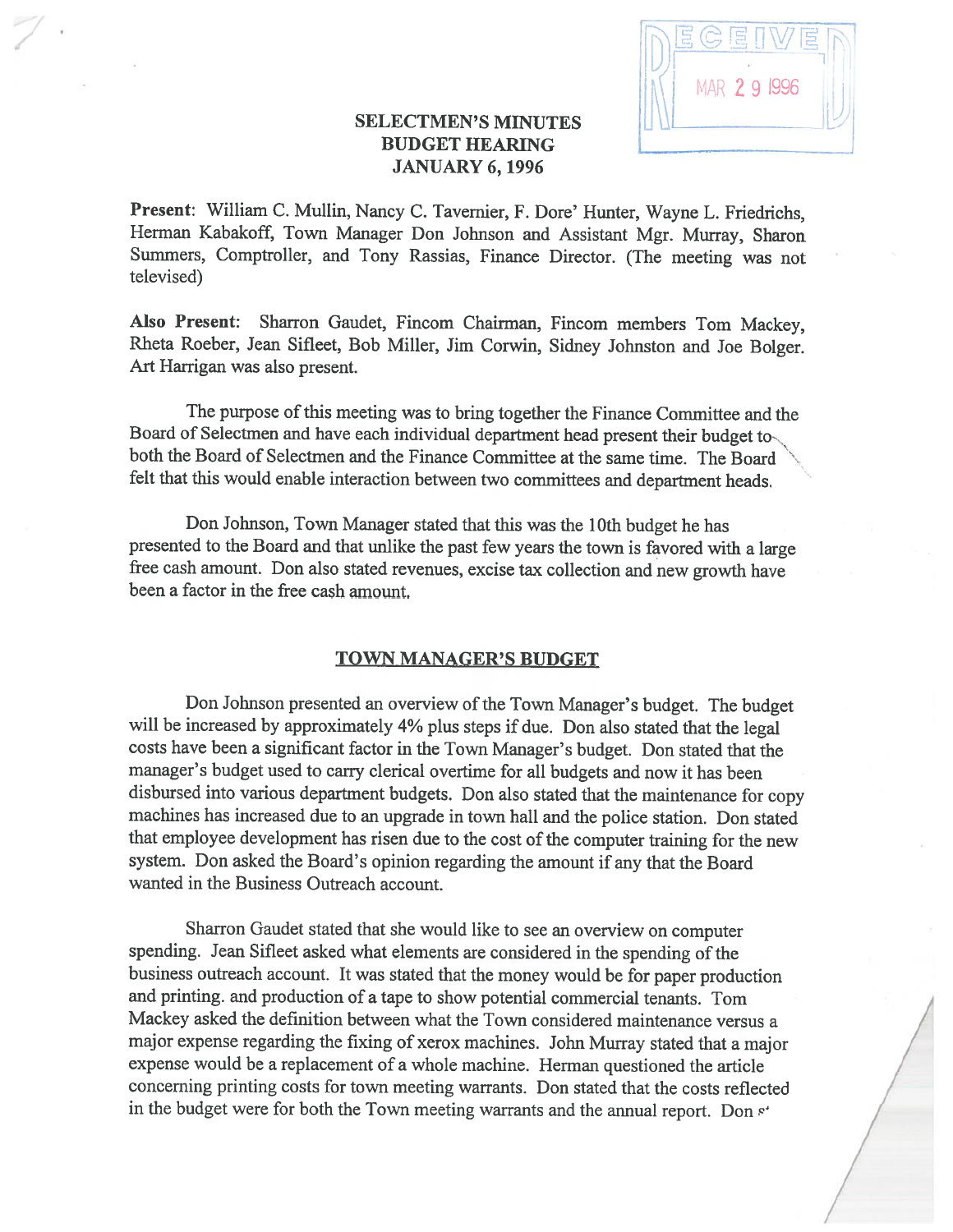that he would summarize and provide to the Board of list of FY95 legal expenditures by category.

#### ACCOUNTANTS BUDGET

Sharon Summers presented her proposed budget. Sharon stated that her budget reflects <sup>5</sup> employees and proposed cost of living increases and step raises. Sharon stated that the new computer system has impacted her budget tremendously. Tom Mackey asked how many employees are working on this computer upgrade. Sharon stated that she has three full time employees, one temporary worker and pentamation help. It was asked what the contract with pentamation covered. Sharon stated that the contract we have with pentamation includes training days and an \$00 <sup>p</sup>hone number which we use for \$10.00/month.

### FINANCE DEPARTMENT BUDGET

Tony Rassias, finance Director, gave <sup>a</sup> quick overview of his background since he is <sup>a</sup> new employee to the Town. Tony gave an overview of his budget. Tony stated that his budget was increased due to pensions, insurance and debt service <sup>p</sup>lus approximately 4% increase in salaries. The increase is needed to accommodate <sup>a</sup> possible increase in employees changing insurance coverage at the open enrollment period in May. It was asked that we provide the number of employees that participate in Blue Cross Insurance and insurance coverage for the town fleet has also decreased due to changing from an individual insurance policy to <sup>a</sup> blanket policy. Fincom members asked us to come up with all MIS costs in an object format which shows the total MIS costs for the entire system. Herman asked if the banks could bill the Town separately for service fees in order for us to keep track and monitor these fees. Joe Bolger asked if we could provide <sup>a</sup> listing for what the numbers mean.

## ASSESSOR'S BUDGET

Brian McMullen, Assistant Assessor, presented an overview of his budget. Brian stated that his salaries have increased by approximately 4% and the remainder of the budget is level funded. Brian stated that FY98 will entail <sup>a</sup> reevaluation of all Acton properties. Herman asked what the costs were for <sup>a</sup> reevaluation and asked to be provided with this list with the breakdowns for the last few years.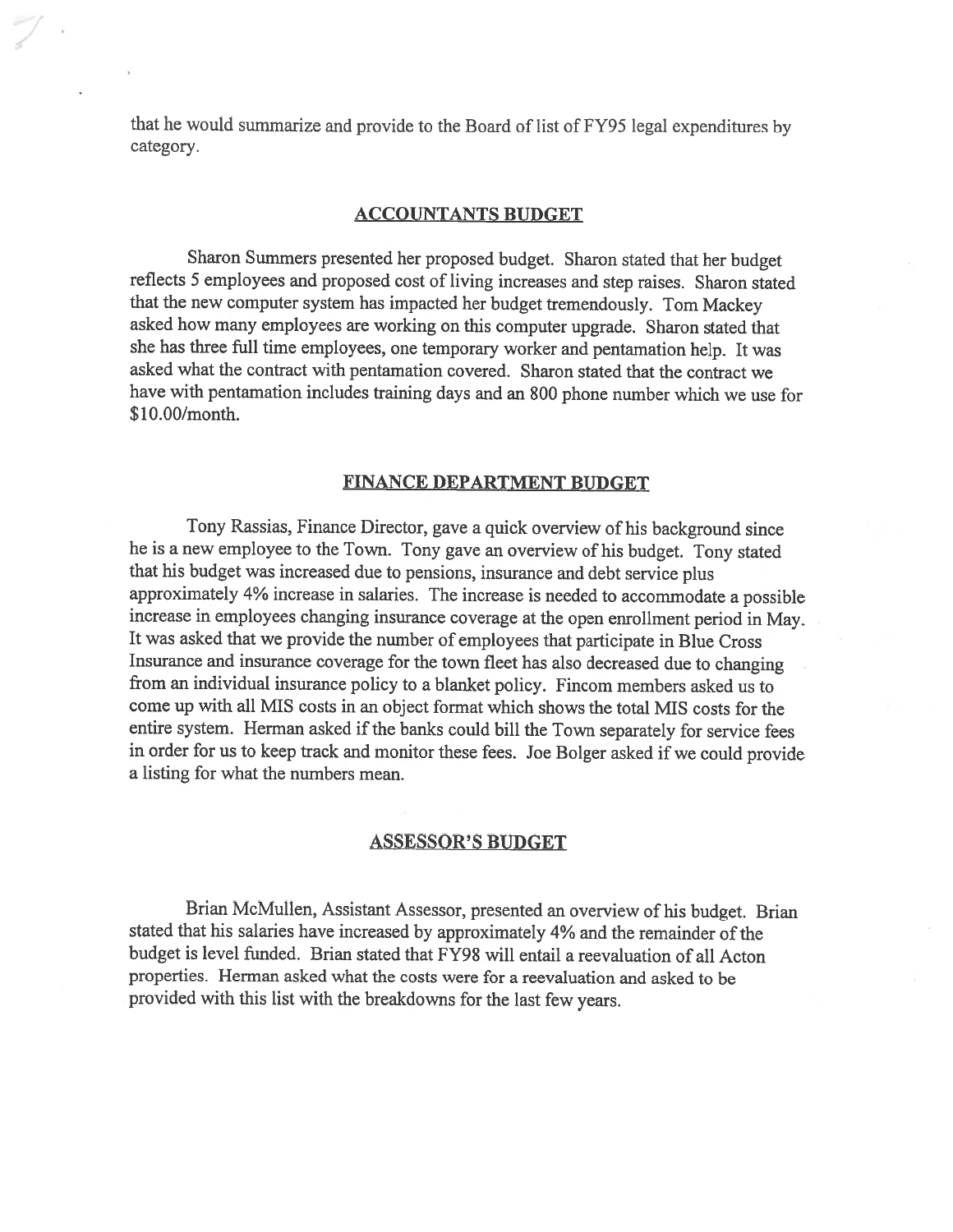## TOWN CLERK BUDGET

Cathy Belbin presented an overview of her budget and stated that like all departments she has approximately <sup>a</sup> 4% increase in salaries. Cathy stated that her Elections line has increased due to the fact that there is <sup>a</sup> presidential election this year and approximately 96% of the voters will turn out to vote. Postage has gone up due to new State requirements.

## PLANNING DEPARTMENT BUDGET

Roland Bartl, Planning Director gave <sup>a</sup> brief overview regarding his budget. He stated that his budget has risen by 4% in salaries. Roland is seeking <sup>a</sup> new employee and the Board asked him if all costs were included in budget request. The State requires the Town to formulate <sup>a</sup> master <sup>p</sup>lan which was done approximately <sup>5</sup> years ago. Some updates need to be done regarding the master <sup>p</sup>lan which will require expenditures.

#### ENGINEERING DEPARTMENT

David Abbt, Engineering Administrator, stated that his budget is pretty much level funded for FY97 with an increase in salaries of approximately <sup>4</sup> %. He stated that there has been an increase in repairs maintenance due to the traffic signal installed on Main Street/Post Office Square. David would also like to see an additional traffic signal installed at Hayward Road/Main Street due to traffic congestion at that intersection. <sup>A</sup> traffic study would need to be conducted for approximately \$10,000. David also stressed that we do not have DEP approval for the landfill cap which will require additional monies. The sidewalk fund presently is budgeted for 75,000. The Board asked David to come up with <sup>a</sup> breakdown of cost regarding the sidewalk priority list.

## MUNICIPAL PROPERTIES BUDGET

Dean Charter, Municipal Properties Director, stated that his budget will rise approximately <sup>5</sup> 1/2% due to cost of living increases and increased monies will need to be paid for contract services based on the Attorney General's interpretation of the prevailing wage law. Dean also stated that the Council on Aging building is budgeted for \$3,000 due to not knowing what the expectations are regarding expenses. Dean stated that there are numerous <sup>p</sup>layground committees in the works and that they will be seeking monies for those upgrades of the department. The Board asked Dean to show the number of Full time equivalents for both his regular and seasonal employees.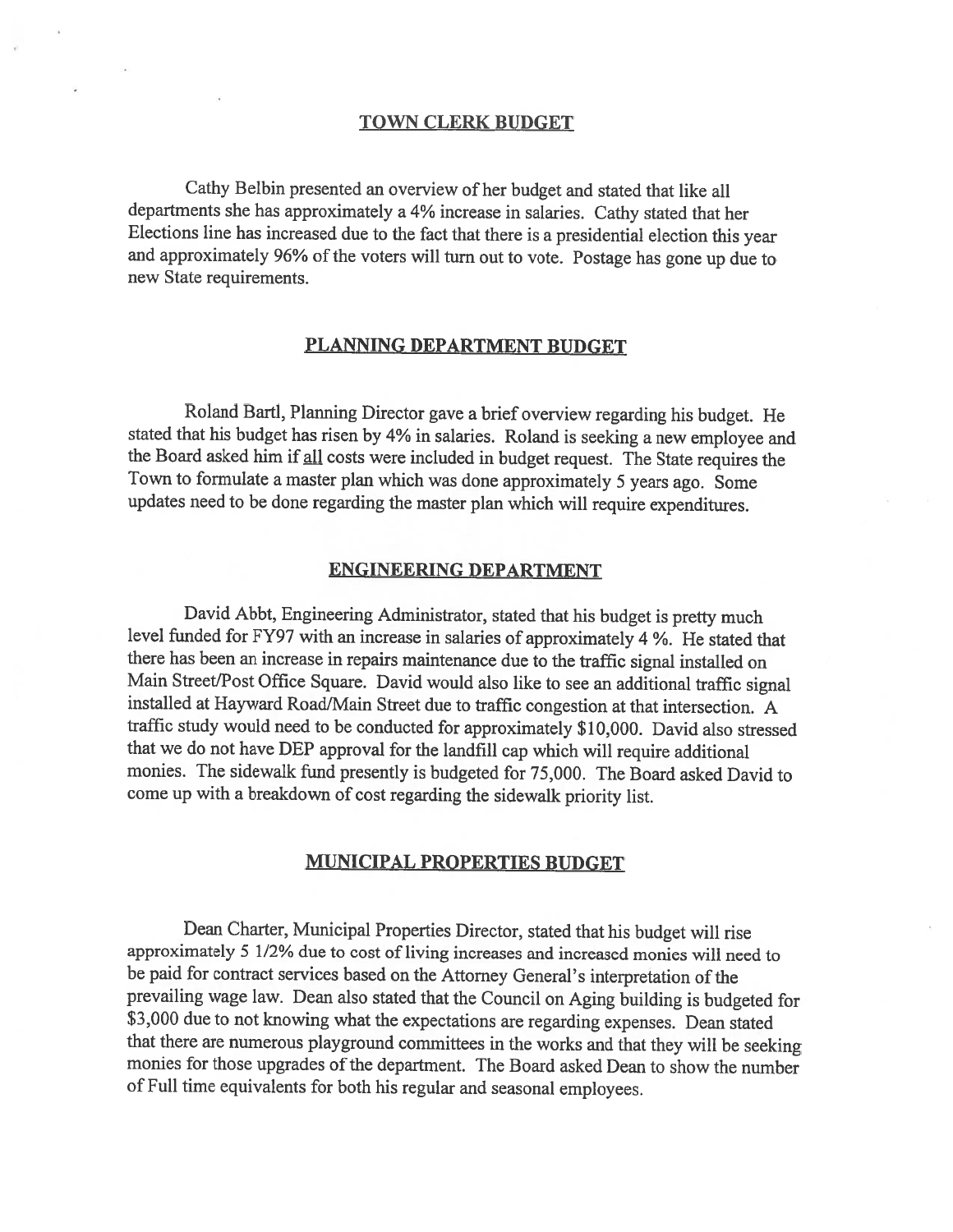#### POLICE DEPARTMENT BUDGET

George Robinson, Police Chief, gave an overview of his budget. George stated that one of the problems he faces is the need for <sup>a</sup> Central File System. Joint dispatch is also being recommended between the Fire station and the Police Department. George stated that he felt it is important to have all calls come to one location and that approximately <sup>3</sup> 1/2 new employees will be needed for dispatching purposes. The Board asked George what the benefit is for providing joint dispatch. Fincom asked if <sup>a</sup> tour can be scheduled of both the Police Station and the Fire Department. It was also asked how much it would cost to fix all of the Police Departments problems. Staff also asked George and Bob Craig, Fire Chief to prepare <sup>a</sup> cost benefit analysis for <sup>a</sup> combined Dispatch program.

#### SENIOR CENTER BUDGET

Carol Lake presented an overview of this budget. Carol has asked for an extra six hours per week in clerical time. This time is needed due to lack of coverage.

### COUNCIL ON AGING BUDGET

Joe Bolger stated that he would like to meet with Carol to go over her budget. Carol gave <sup>a</sup> quick overview on her budget.

#### HEALTH DEPARTMENT BUDGET

Doug Halley, Health Director, gave an overview of the Health Department's budget. Doug stated that office equipment and maintenance has increased due to two laser printers and <sup>a</sup> microfiche printer. The impacts of the new Title 5 have also increased the need for additional Health Department training sessions. The septage enterprise funds remains the same as previous years. Doug stated that <sup>a</sup> consultant has been hired regarding the South Acton Sewers.

#### BUILDING DEPARTMENT BUDGET

Garry Rhodes gave an overview of his budget. Garry stated that he has decreased his budget by \$8,000 by putting it -into <sup>a</sup> revolving fund to pay some clerical hours and sign enforcement staff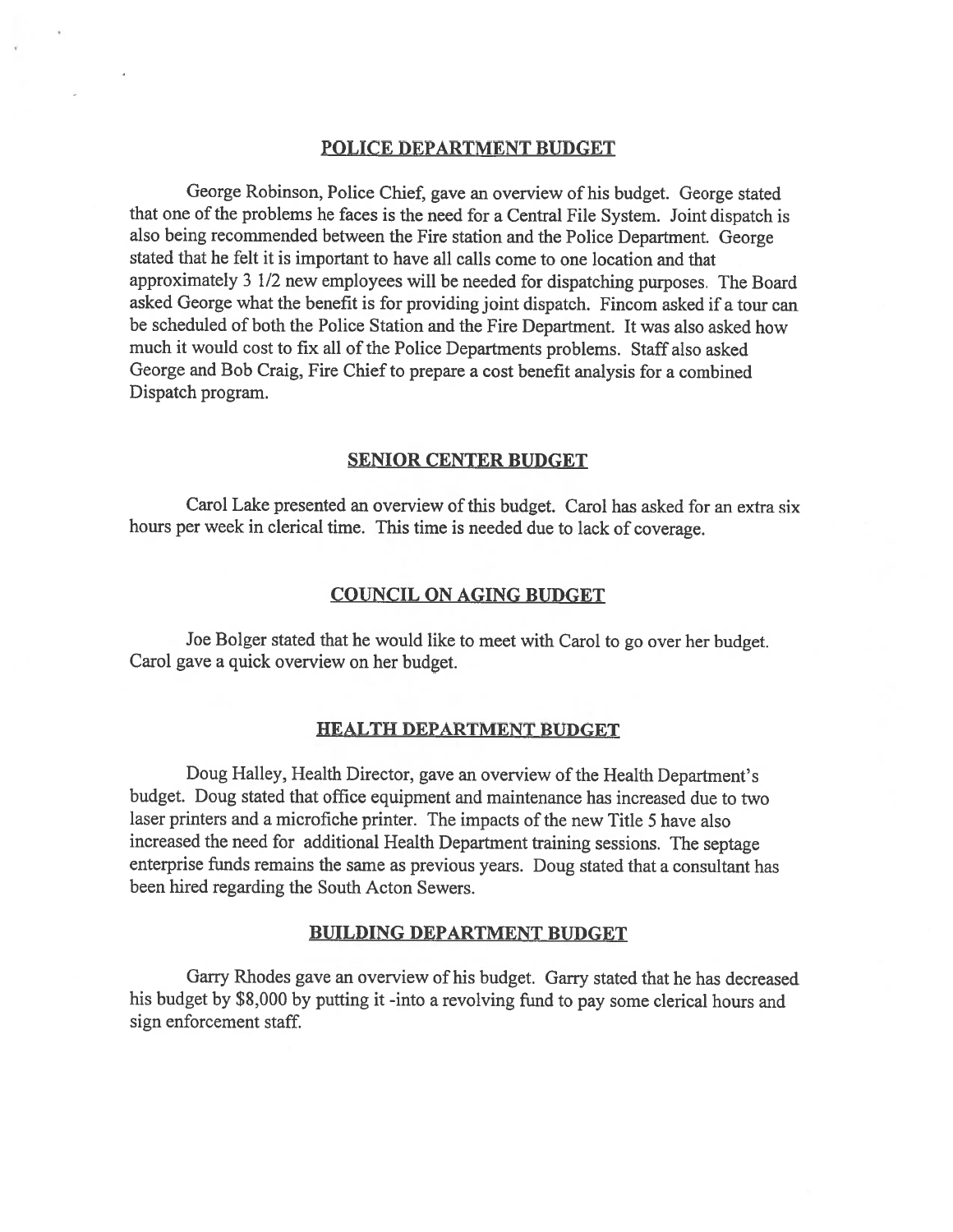## HIGHWAY DEPARTMENT BUDGET

Dick Howe, Highway Superintendent, gave <sup>a</sup> quick overview of his budget. Dick has propose<sup>d</sup> to have some equipment added, bridge repairs, and extra crack sealing. Under NESWC revolving fund, Dick has asked for <sup>a</sup> new truck, backhoe and employee. The Selectmen asked Dick to prioritize this list.

## ACTON MEMORIAL LIBRARY

Wanda Null, Librarian, gave an overview of her propose<sup>d</sup> budget. Wanda stated that she would have <sup>a</sup> modest tumback from her presen<sup>t</sup> budget. Wanda also discussed the proposed library expansion. Wanda estimated that the full cost of the expansion would be \$6.3 million dollars, which includes all costs. Wanda stated that the expansion will triple the existing library space and will provide the town with additional meeting rooms. The question was asked as to what class of library this expansion would <sup>g</sup>ive us. Wanda stated that compared to Concord, Acton would have approximately half of the volumes that Concord has, however, Wanda stated that Acton circulates more volumes per year. The Board questioned whether <sup>a</sup> regional library would be <sup>a</sup> better solution. The Board asked what other alternatives were considered. The Board asked that these questions be asked to the Trustees. It was also asked what kind of library we could ge<sup>t</sup> for \$3Million. Herman questioned whether or not gran<sup>t</sup> monies would be applied for. Wanda state she would apply for gran<sup>t</sup> monies and estimated that we could potentially ge<sup>t</sup> 2.2 Million in gran<sup>t</sup> monies.

#### WEST ACTON CITIZENS LIBRARY

Suzi Pomeroy gave <sup>a</sup> brief overview of her budget and stated that every thing remains level funded.

## NATURAL RESOURCES/CEMETERY

Tom Tidman, Natural Resource/Cemetery Director, gave an overview of his proposed budget. Due to the reorganization of these two office Tom's budget has increased. Tom discussed the North Acton Recreation proposa<sup>l</sup> in length and showed <sup>a</sup> design of the propose<sup>d</sup> area. Herman questioned whether or not Tom knows of any opposition regarding the development of this area as <sup>a</sup> recreation facility. Nancy asked about <sup>a</sup> backup plan.

Having concluded the budget hearings Sidney Johnston, presented the Board with his version of the first quarterly repor<sup>t</sup> for the Board's review.

The meeting adjourned at 4:00 PM.